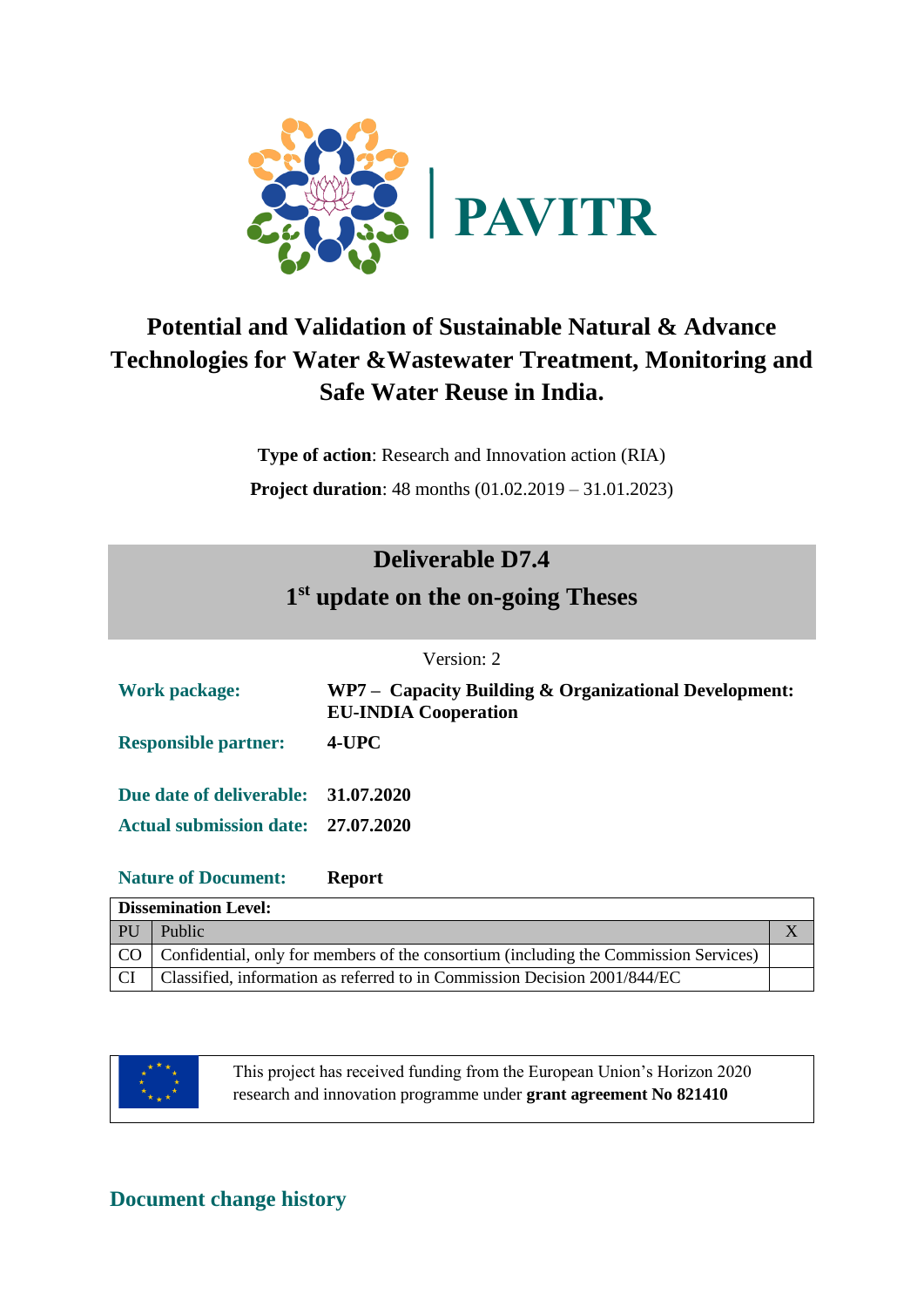

| Version                     | <b>Date</b> | <b>Author</b> | <b>Description</b>                             |
|-----------------------------|-------------|---------------|------------------------------------------------|
|                             | 09.07.2020  | <b>UPC</b>    | 1 <sup>st</sup> Preliminary version relying on |
|                             |             |               | input from NEERI, AMU, SIU, AU,                |
|                             |             |               | UFZ, UPC and BOKU,                             |
| 1.1                         | 20.07.2020  | TTZ.          | Revision                                       |
| $\mathcal{D}_{\mathcal{L}}$ | 22.07.2020  | <b>UPC</b>    | <b>Final Version</b>                           |
| $\mathcal{D}_{\mathcal{L}}$ | 27.07.2020  | TTZ           | Final revision and Submission                  |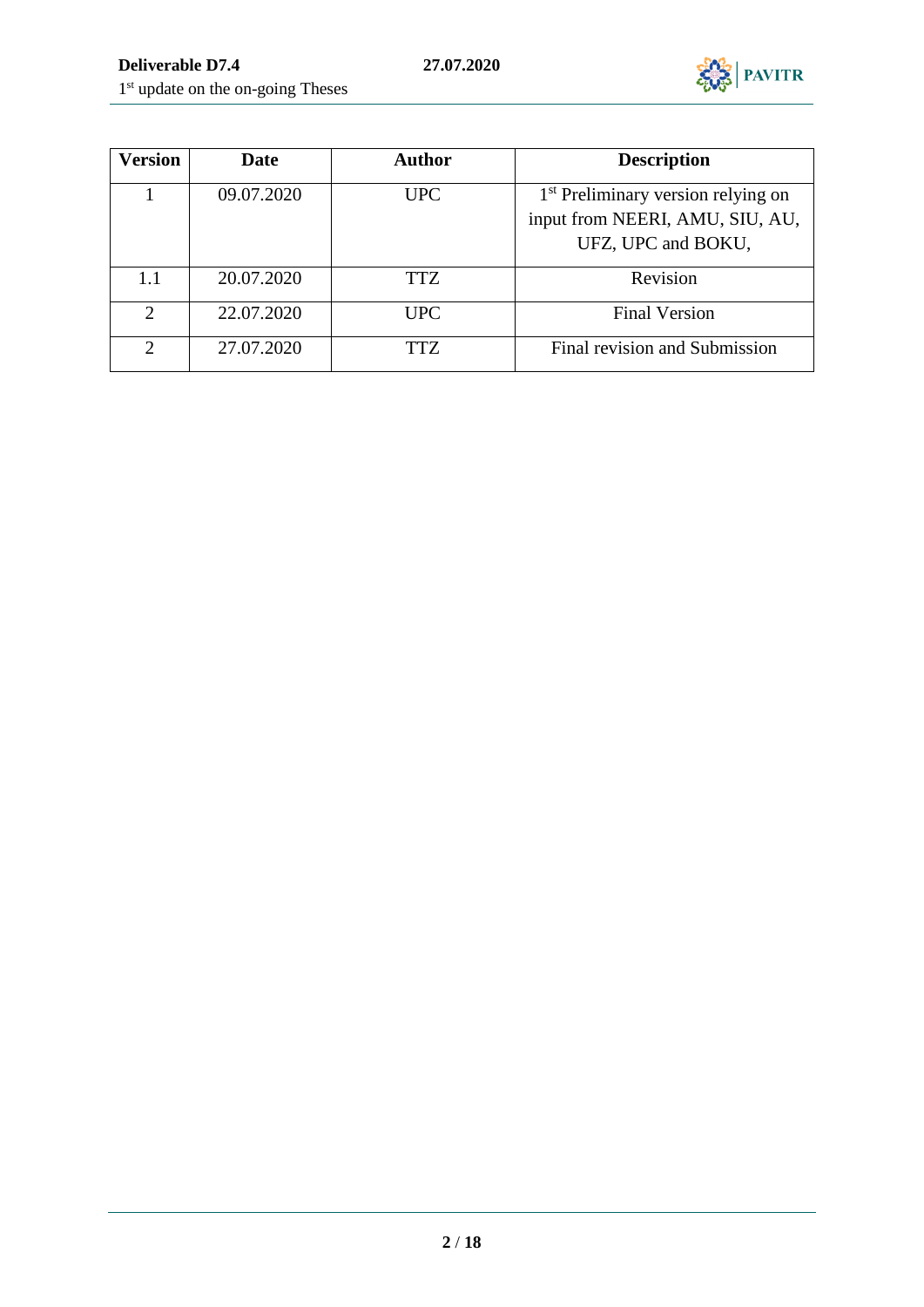

# **Table of content**

| 1.   |                                                                                        |  |
|------|----------------------------------------------------------------------------------------|--|
| 2.   |                                                                                        |  |
| 3.   |                                                                                        |  |
| 4.   |                                                                                        |  |
| 4.1. | Ongoing theses at National Environmental Engineering Research Institute (NEERI)  6     |  |
| 4.2. |                                                                                        |  |
| 4.3. | Ongoing theses at Indian Institute of Technology Kharagpur (IITK) and Indian Institute |  |
| 4.4. |                                                                                        |  |
| 4.5. |                                                                                        |  |
| 4.6. | Ongoing theses at Helmholtz-Zentrum für Umweltforschung GmbH (UFZ) 9                   |  |
| 4.7. |                                                                                        |  |
| 4.8. |                                                                                        |  |
| 5.   |                                                                                        |  |
| 6.   |                                                                                        |  |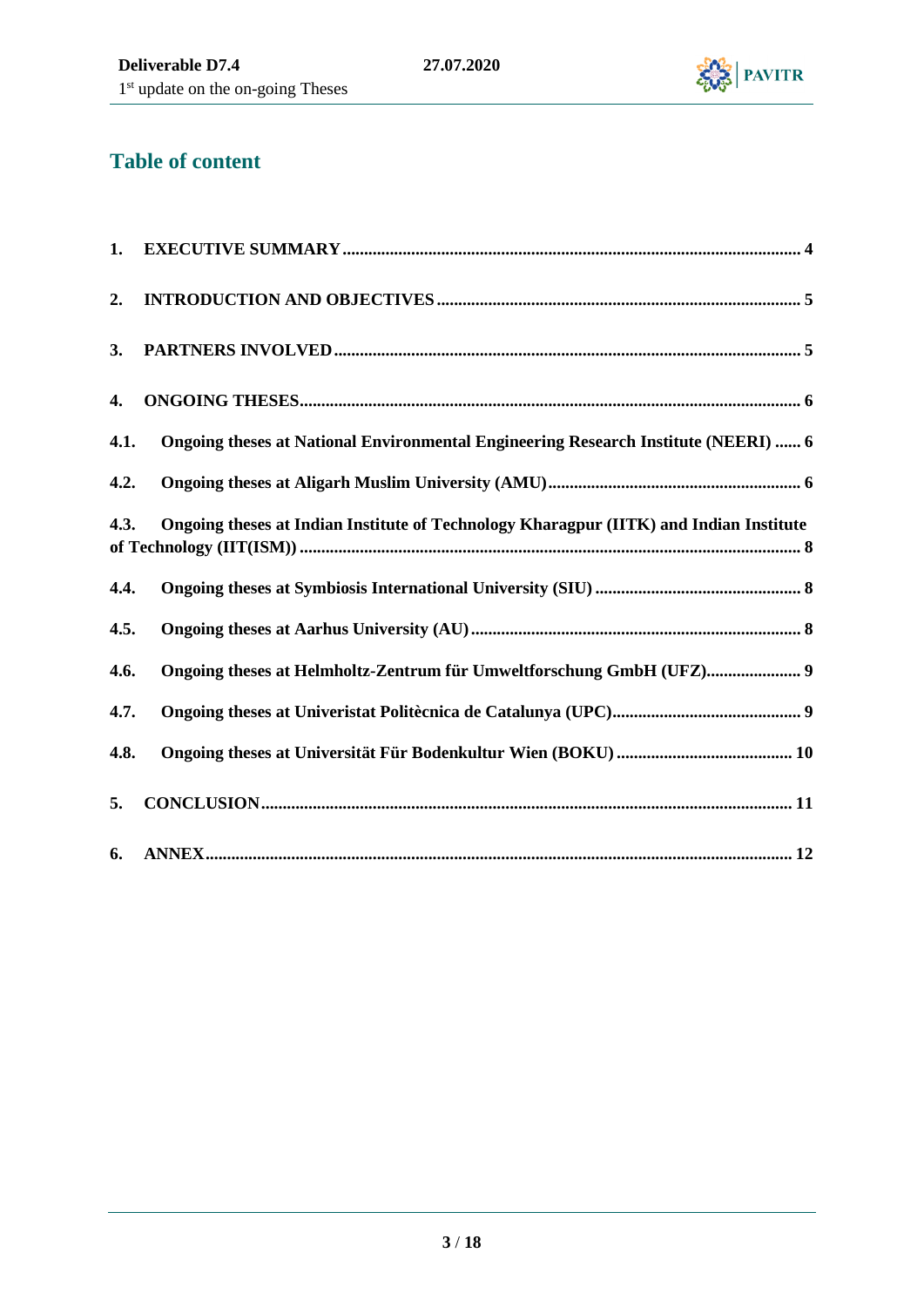

## <span id="page-3-0"></span>**1. Executive Summary**

Within Work Package 7, task 7.2 is devoted to the India-EU Exchange Student Program. This task is entirely dedicated to the development of twinned internships, master or doctoral theses in order to contribute to the improvement of the research partnership and the establishment of the foundations for a long-term EU-India collaboration in the water technologies field.

A total of 10 EU and 11 Indian MSc/PhD Students will participate in the exchange program.

The current deliverable D7.4 is the first deliverable of a series of four (D7.5, D7.6 and D7.8) to present updated information on the advances and achievements of various on-going theses within the exchange program.

This deliverable presents a first overview of the on-going theses under the PAVITR project. More details and results will be available once the pilots of the projects will be ready for the experiments. Accordingly, further details will be presented in the following deliverables.

*Note that some of the activities of task 7.2 have been impacted by the COVID-19 pandemic. Unfortunately, the exchange of students is currently postponed and the development of some laboratory activities is also delayed.*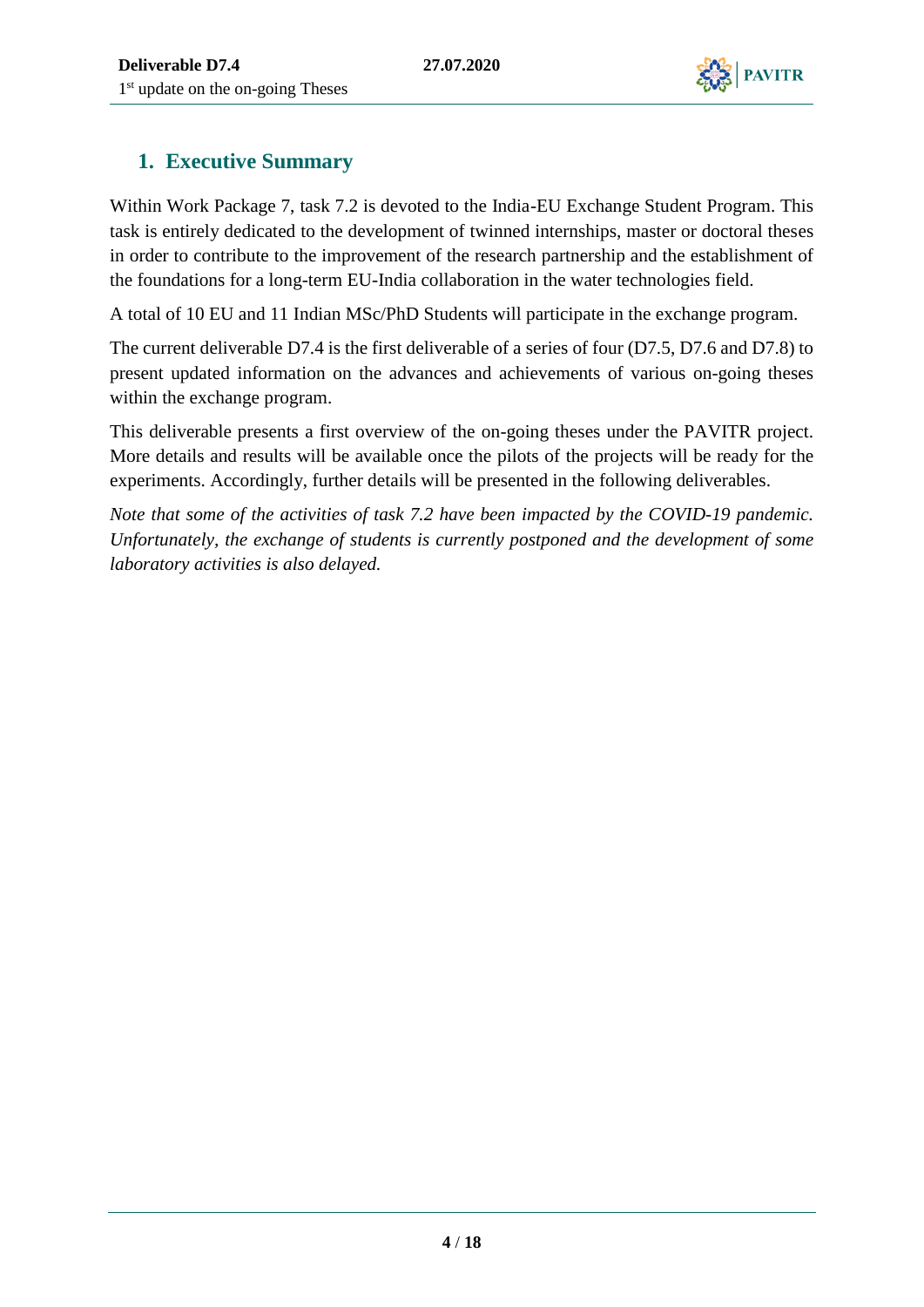

## <span id="page-4-0"></span>**2. Introduction and objectives**

One of the main objectives of the PAVITR project is to strengthen and consolidate the collaboration and partnership between EU and Indian researchers. WP 7 has been conceived to promote the research activity of young researchers within the framework of the project, by means of exchange programs of master and PhD students from both EU and India. These will grant the technology and transfer of knowledge between partners, exchanging the experiences and ideas and leading to improved and innovative solutions.

The objective of deliverable  $D$  7.4, "1<sup>st</sup> update on the on-going Theses", is to give an overview of the theses that are currently being carried out within the PAVITR framework, including those theses that will start in the near future. Following deliverables D7.5, D7.6 and D7.8 will provide updated information on the development of the different research work.

Note that some of the activities of task 7.2 have been impacted by the COVID-19 pandemic. Students exchanges are not possible at the moment. Likewise, some laboratory activities related to the theses are delayed both in EU and India.

## <span id="page-4-1"></span>**3. Partners involved**

A total of 8 Universities and Research centres from EU and India participate in the different exchange programs.

From the Indian side:

- National Environmental Engineering Research Institute (NEERI) (2 students);
- Aligarh Muslim University (AMU) (4 students);
- Indian Institute of Technology Kharagpur (IITK) (1 student);
- Indian Institute of Technology (IIT(ISM)Dhanbad) (1 student);
- Symbiosis International University (SIU) (3 students)

and from the European side:

- Aarhus University (AU), Denmark (3 students);
- Helmholtz-Zentrum für Umweltforschung GmbH (UFZ), Germany (3 students);
- Universitat Politecnica de Catalunya (UPC), Spain (2 students);
- Universität für Bodenkultur Wien (BOKU), Austria (2 students).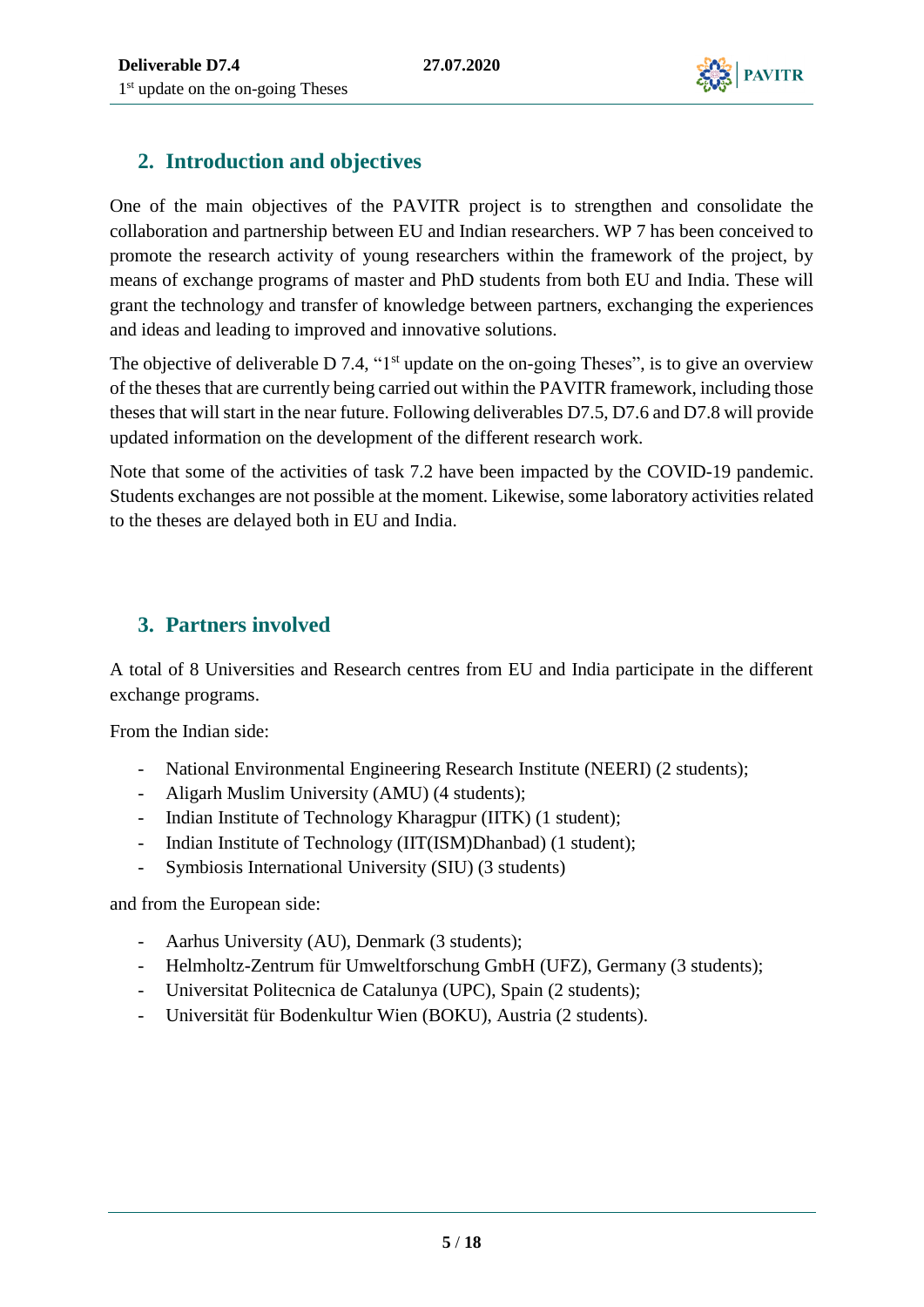

# <span id="page-5-0"></span>**4. Ongoing theses**

#### <span id="page-5-1"></span>**4.1. Ongoing theses at National Environmental Engineering Research Institute (NEERI)**

Two PhD theses will be carried out at NEERI institute (Table 1). Both PhD candidates have already been selected and already started their theses.

In both cases, a future exchange with European partners (UPC, IRIDRA or BIOAZUL) is forecast. The destination of the exchange will be defined in the future, and it will be specified in the next Deliverable to be submitted.

| Name of the student | <b>Type of these</b> | Subject of the these         | Progress of the these and<br>expected exchange                                                            |
|---------------------|----------------------|------------------------------|-----------------------------------------------------------------------------------------------------------|
| Divya Dixit         | PhD                  | Electro chlorination         | Under development (lectures<br>period)                                                                    |
|                     |                      |                              | Future exchange with<br>UPC/IRIDA/Bioazul yet to be<br>defined                                            |
| Elsa Sony           | <b>PhD</b>           | Environmental<br>Engineering | Under development (lectures<br>periods)<br>Future exchange with<br>UPC/IRIDA/Bioazul yet to be<br>defined |

**Table 1:** Theses carried out at NEERI institute.

### <span id="page-5-2"></span>**4.2. Ongoing theses at Aligarh Muslim University (AMU)**

As shown in Table 2, 1 PhD and 3 MSc theses will be carried out at AMU University in the field of Environmental Engineering.

All the candidates have already been selected. Two MSc theses are in the final stage and nearly finished (more details about the results will be provided in Deliverable 7.5), and the third one has not started yet.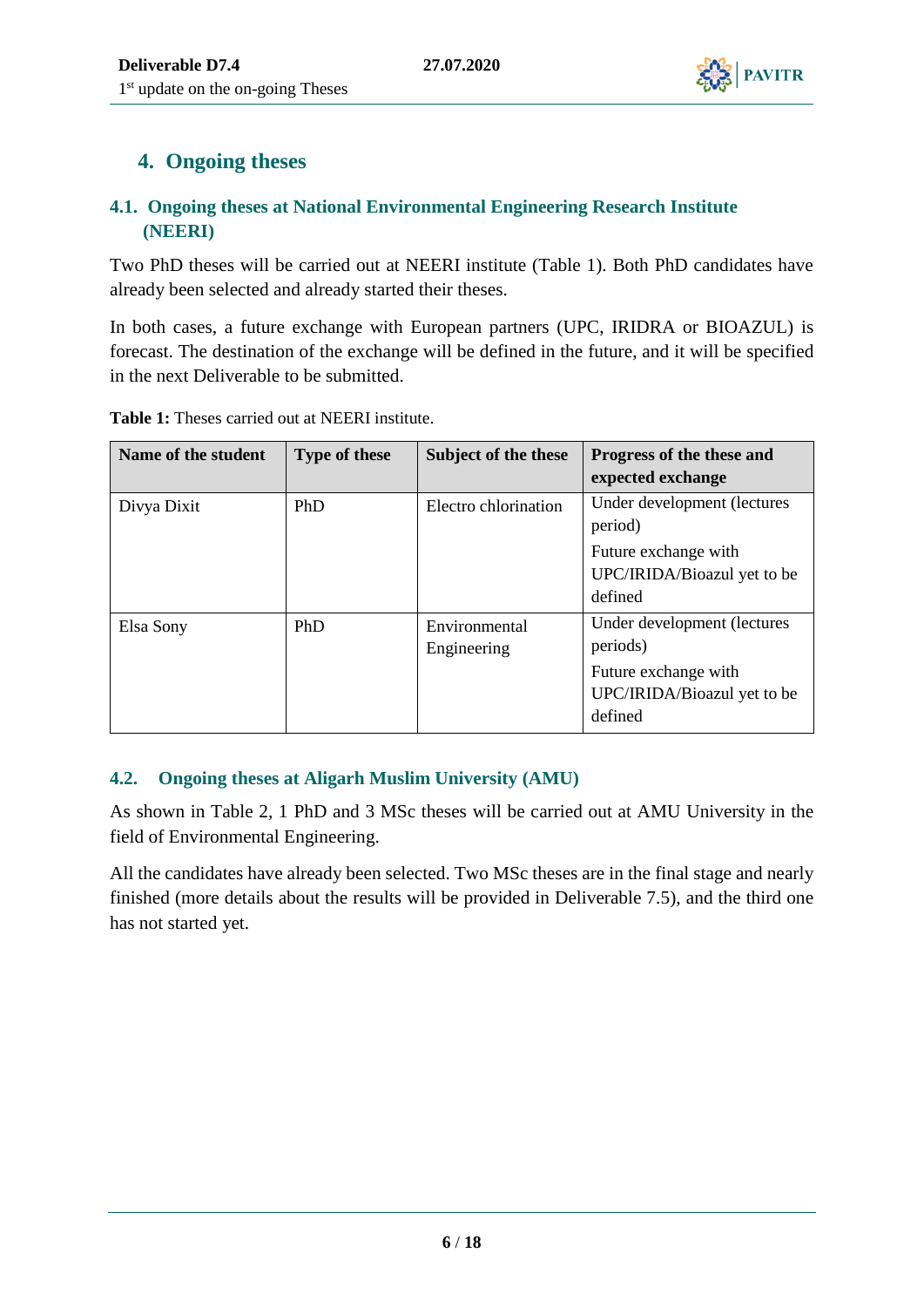

| Name of the student | <b>Type of these</b> | Subject of the these         | Progress of the these and<br>expected exchange |
|---------------------|----------------------|------------------------------|------------------------------------------------|
| M. Shahzeb          | <b>MSc</b>           | Environmental<br>Engineering | Final thesis ongoing                           |
| Shuja Rasooly       | <b>MSc</b>           | Environmental<br>Engineering | Thesis ongoing                                 |
| Mohd Wamiq Khan     | <b>MSc</b>           | Environmental<br>Engineering | Not yet started                                |
| Salman Khursheed    | PhD                  | Environmental<br>Engineering | Under development                              |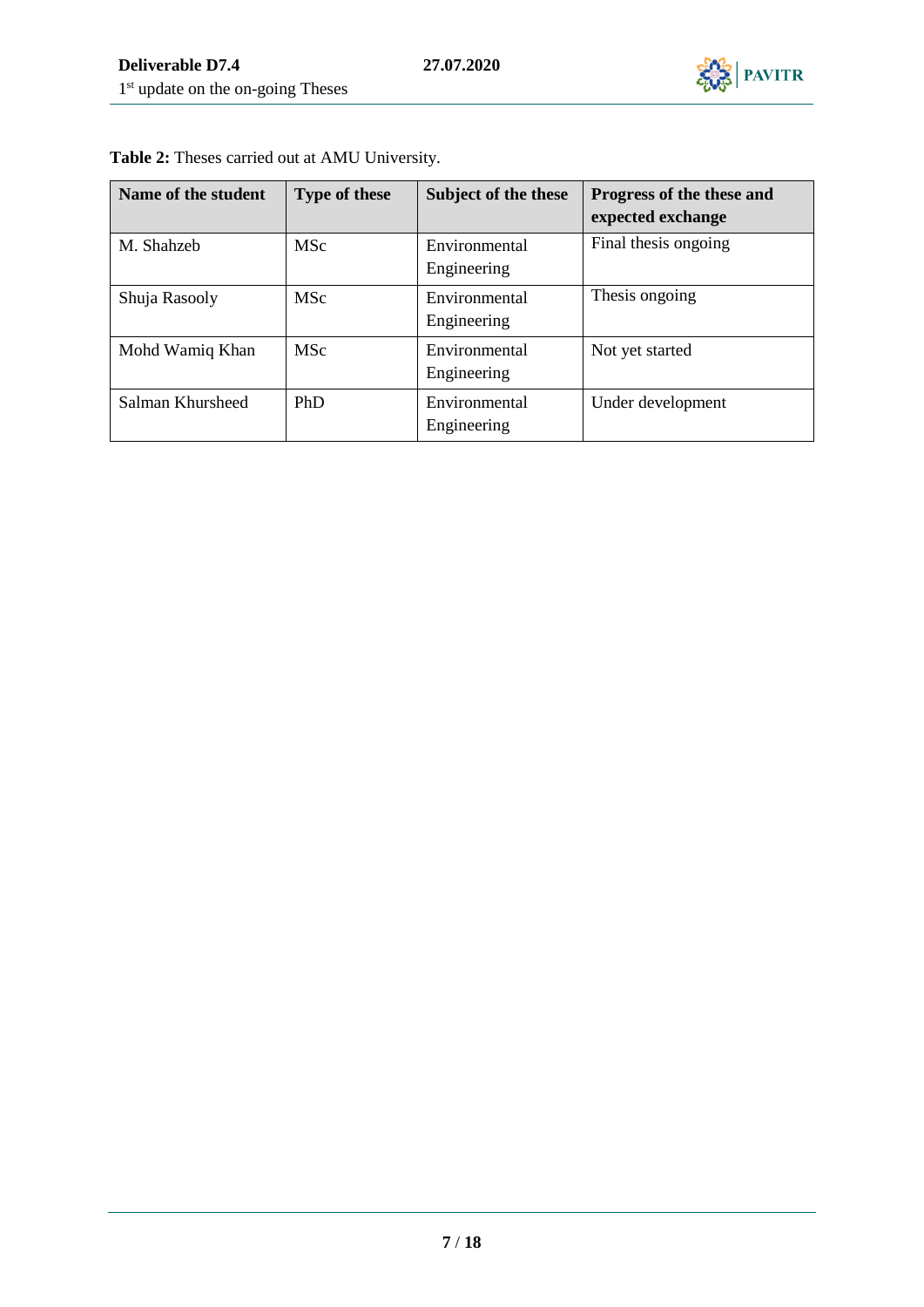

#### <span id="page-7-0"></span>**4.3. Ongoing theses at Indian Institute of Technology Kharagpur (IITK) and Indian Institute of Technology (IIT(ISM))**

IITK and IIT(ISM) institutes will supervise one thesis each, but for the moment no information has been provided regarding the status of any of them. More details will be provided in Deliverable 7.5.

#### <span id="page-7-1"></span>**4.4. Ongoing theses at Symbiosis International University (SIU)**

Three PhD theses will be carried out with the PAVITR framework at SIU (Table 3).

All PhD candidates have already been selected and started their theses. Two candidates are completing the first year and will do an exchange probably at BOKU.

A first draft of the abstracts of the theses can be found in the annex.

| Name of the student | <b>Type of these</b> | Subject of the these          | <b>Progress of the these</b><br>and expected exchange |
|---------------------|----------------------|-------------------------------|-------------------------------------------------------|
| Sapana Shinde       | PhD                  | Drinking water disinfection   | Under development                                     |
| Sagar Kolekar       | PhD                  | Assessment of the techno-     | Completed first year of                               |
|                     |                      | financial and Environmental   | PhD.                                                  |
|                     |                      | sustainability of constructed | Exchange<br>be<br>yet<br>to                           |
|                     |                      | wetlands to reduce water      | decided, probably<br>with                             |
|                     |                      | pollution and support small   | <b>BOKU</b> (Austria)                                 |
|                     |                      | scale irrigation              |                                                       |
| Vandana Patyal      | PhD                  | Study of material for         | Completed first year of                               |
|                     |                      | enhancing the performance     | PhD                                                   |
|                     |                      | of Constructed Wetlands for   |                                                       |
|                     |                      | wastewater treatment          |                                                       |

**Table 3:** Theses carried out at SIU University.

#### <span id="page-7-2"></span>**4.5. Ongoing theses at Aarhus University (AU)**

Two PhD theses will be carried out with the PAVITR framework at AU university (Table 4).

Both PhD candidates have already been selected and started their theses in April 2020. Exchange programs with one or more PAVITR partners will be organized during the next years.

| Name of the student | <b>Type of these</b> | Subject of the these                                                             | Progress of the these<br>and expected exchange |
|---------------------|----------------------|----------------------------------------------------------------------------------|------------------------------------------------|
| Andrés Acosta       | PhD                  | of<br>nature-based<br>Use<br>[NBS]<br>solutions<br>&<br>disinfection systems for | First year (started in April)<br>2020          |

**Table 4:** Theses carried out at AU University.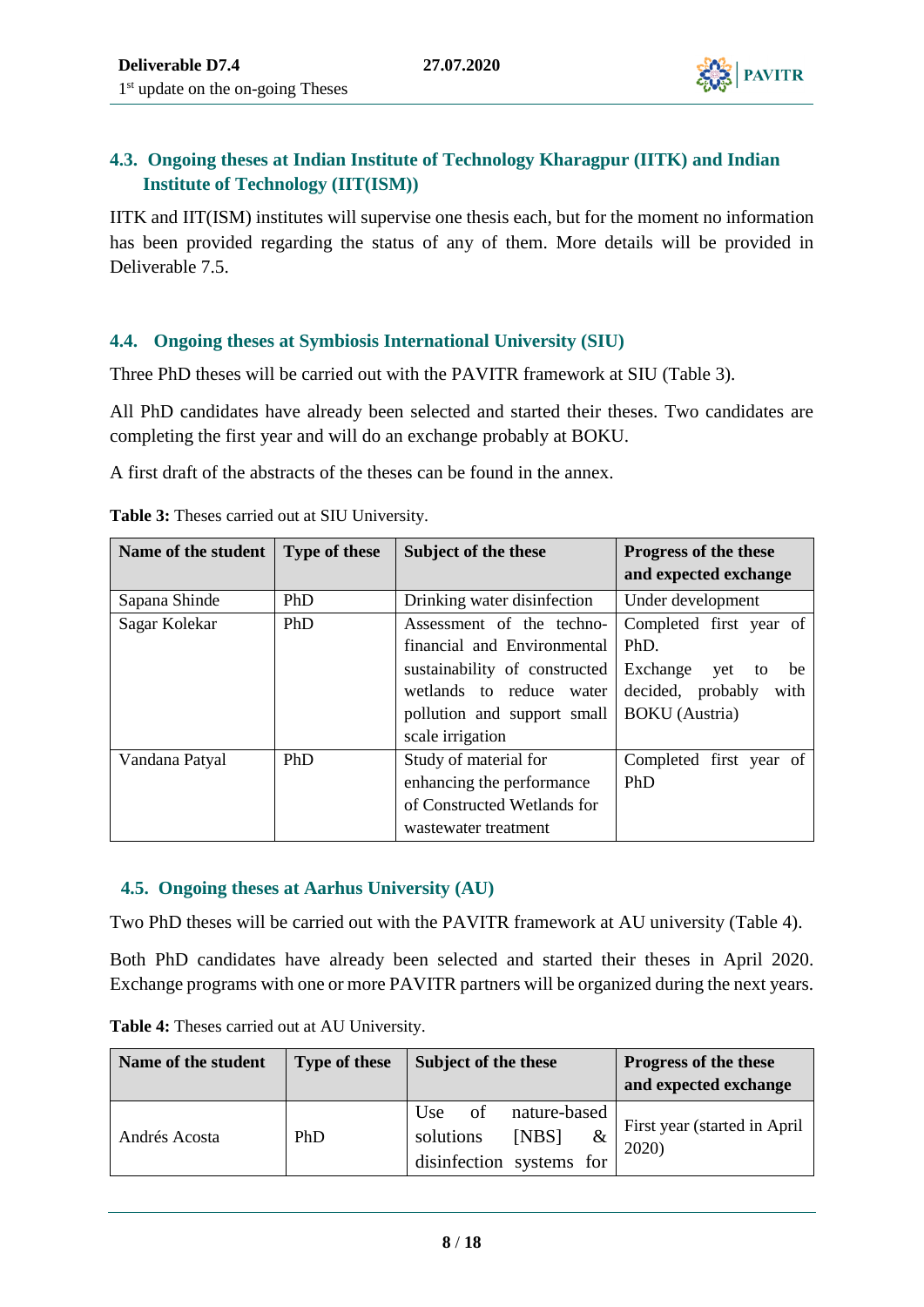

|                            |            | water reclamation and the<br>evaluation of subcritical<br>water treatment [SCW] to<br>assess resource recovery<br>potential.        |                                                |
|----------------------------|------------|-------------------------------------------------------------------------------------------------------------------------------------|------------------------------------------------|
| Mirko Hänel                | <b>PhD</b> | NBS-sanitation and<br>recovery of resources.                                                                                        | First year (started in April)<br>2020)         |
| Marco Antonio<br>rodriguez | PhD        | biomass production of plant<br>species used in Constructed<br>Wetlands for wastewater<br>treatment for the recovery<br>of resources | Third<br>year (started<br>1n<br>February 2018) |

#### <span id="page-8-0"></span>**4.6. Ongoing theses at Helmholtz-Zentrum für Umweltforschung GmbH (UFZ)**

Three MSc theses will be carried out within the PAVITR framework at UFZ (Table 5).

One candidate has already been selected and she is currently working as research associate. She will start her thesis in October 2020. The other 2 theses are not yet defined.

A first draft of the abstracts of the thesis started can be found in the annex.

**Table 5:** Theses carried out at UFZ institute.

| Name of the student           | <b>Type of these</b>      | Subject of the these                                    | Progress of the these<br>and expected exchange             |
|-------------------------------|---------------------------|---------------------------------------------------------|------------------------------------------------------------|
| Sara Paola Ramos<br>Rodriguez | <b>MSc</b><br>(Technical  | Development of GIS-based<br>wastewater management       | Currently working as a<br><b>Research Assistant (April</b> |
|                               | University of<br>Dresden, | scenarios to identify the<br>lowest-cost solution for a | $-$ Sep.'2020) at UFZ, she<br>will start MSc Thesis in     |
|                               | Germany)                  | selected region in India<br>(Title not finalized yet)   | October 2020.                                              |
| To be defined                 | <b>MSc</b>                | To be defined                                           | To be defined                                              |
| To be defined                 | <b>MSc</b>                | To be defined                                           | To be defined                                              |

#### <span id="page-8-1"></span>**4.7. Ongoing theses at Univeristat Politècnica de Catalunya (UPC)**

Researchers from UPC will supervise 1 PhD and 1 MSc theses (Table 6).

All candidates have already been selected. The PhD thesis started in February 2019 and will participate in an exchange with AMU University as soon as possible. The MSc thesis will start in January 2021, and will also do an exchange at AMU University if possible (depending on COVID-19 pandemic evolution).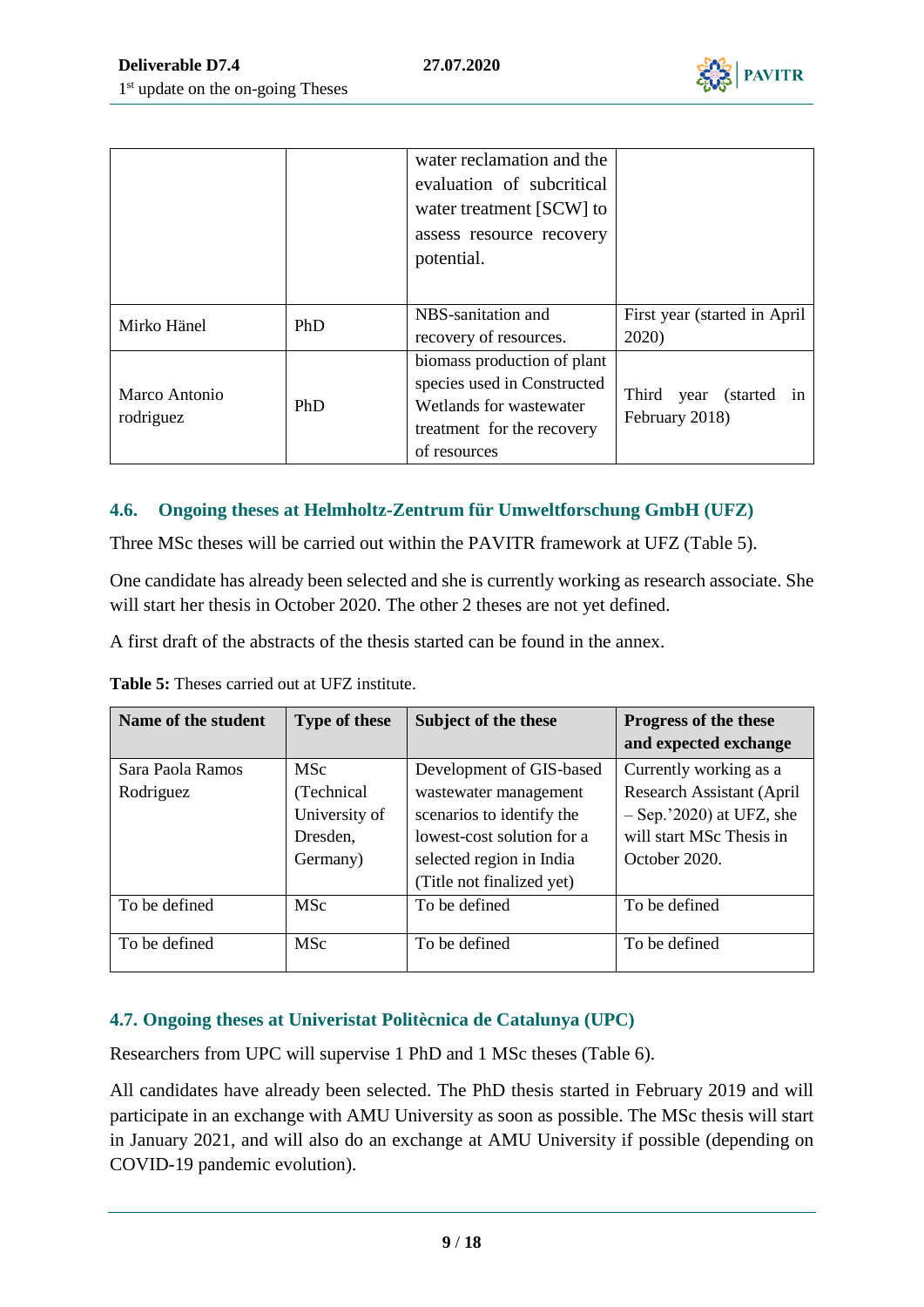

A first draft of the abstracts of the thesis started can be found in the annex.

| Name of the student  | <b>Type of these</b> | Subject of the these               | Progress of the these      |
|----------------------|----------------------|------------------------------------|----------------------------|
|                      |                      |                                    | and expected exchange      |
| Antonio Ortiz        | PhD                  | HRAP design and                    | $2nd$ year. Exchange with  |
|                      |                      | microalgae harvesting.             | AMU as soon as possible    |
|                      |                      | Title "Optimization of             | (possibly during HRAP)     |
|                      |                      | microalgae biomass                 | construction and start-up) |
|                      |                      | harvesting from wastewater         |                            |
|                      |                      | treatment at demonstrative         |                            |
|                      |                      | scale"                             |                            |
| <b>Joel Serantes</b> | <b>MSc</b>           | <b>MFC</b><br>implementation<br>as | 2021                       |
|                      | Environmental        | monitor sensor in CW               |                            |
|                      | Engineering          |                                    |                            |

**Table 6:** Theses carried out at UPC University.

#### <span id="page-9-0"></span>**4.8. Ongoing theses at Universität Für Bodenkultur Wien (BOKU)**

Two MSc theses will be carried out within the PAVITR framework at BOKU University (Table 6).

One of the theses will be finished by December 2020. In this case, the exchange planned for summer 2020 has been cancelled due to COVID-19 pandemic. The other thesis has not yet been defined.

A first draft of the abstracts of the thesis started can be found in the annex.

| Name of the student | <b>Type of these</b> | Subject of the these                          | Progress of the these<br>and expected exchange            |
|---------------------|----------------------|-----------------------------------------------|-----------------------------------------------------------|
| Klaus Ettenauer     | <b>MSc</b>           | Adaptation of costs<br>functions of water and | To be finalized end of<br>2020; exchange was              |
|                     |                      | sanitation technologies for<br>India          | planned for summer 2020,<br>cancelled due to COVID-<br>19 |
| To be defined       | <b>MSc</b>           | To be defined                                 | To be defined                                             |

**Table 6:** Theses carried out at BOKU University.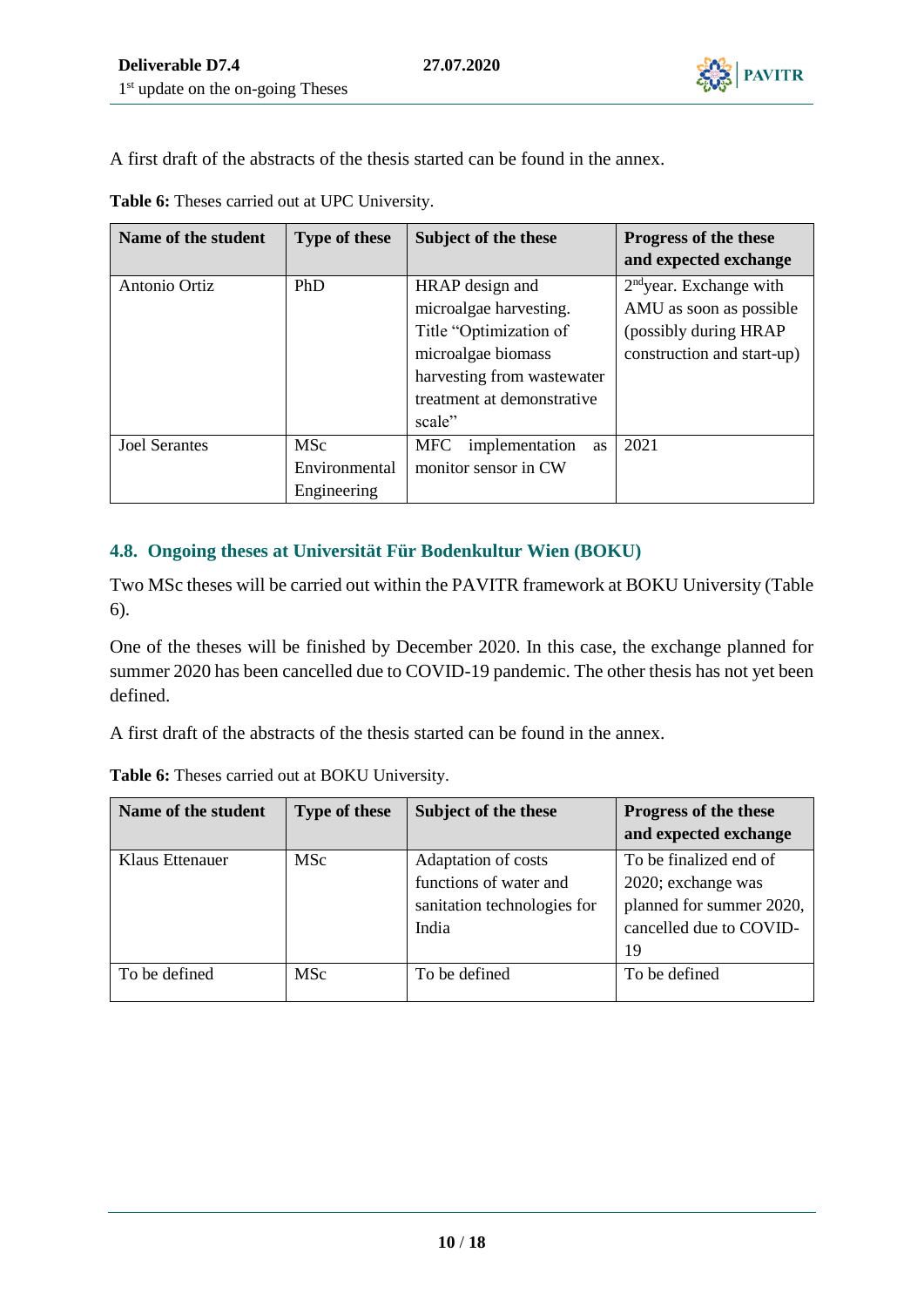

# <span id="page-10-0"></span>**5. Conclusion**

The PAVITR project has envisaged the promotion and development of different experiments and research activities by novel researchers from both EU and Indian partners, leading to exchange opportunities between the different research institutes and universities and eventually leading to the production of MSc and PhD theses. These are pointed as one of the main milestones of the project, ensuring both the transfer of knowledge between young and more senior partners and a more interdisciplinary approach to improve and validate the different technologies developed in PAVITR.

The present Deliverable summarizes the current status of the ongoing PhD and MSc theses planned within the PAVITR project. It provides preliminary information about the topics addressed and will be updated in more detail including major results achieved in the frame of the student exchange program in the following Deliverable 7.5 (month 30).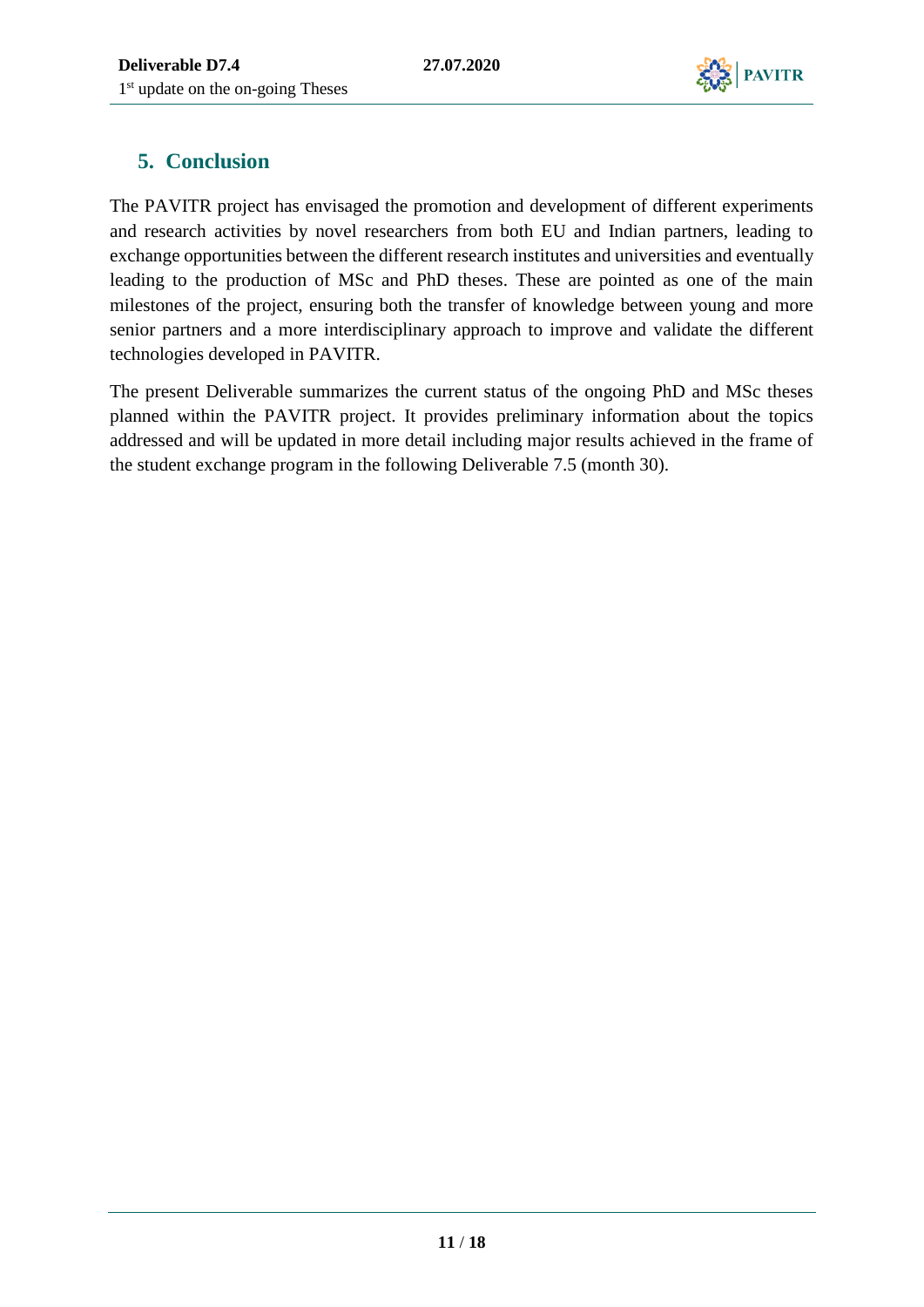

### <span id="page-11-0"></span>**6. Annex**

### **Ongoing theses at Symbiosis International University (SIU)**

#### **Name of the student: Sapna R. Shinde**

#### **Type of thesis: PhD thesis**

#### **Tentative title:** Drinking water disinfection using electro-chlorination system

**Abstract:** The research is based on the monitoring and system optimization for ECL2 pilot which is based on the novel technique of Electro-chlorination for drinking water disinfection. The ECL2 pilot will be installed at the village Lavale situated in district Pune of the state Maharashtra in India. The ECL2 will be installed by both the project partners (SIU and AUTORCON) with the mutual collaboration. The system will be under supervision of SIU and AUTORCON for four years and during this period research scholar would monitor the water quality for chlorine demand, residual chlorine and biological characteristics for raw and treated water. The research scholar would also optimize the system for electrolyte concentration and performing the laboratory studies. The weekly sampling of the raw water and treated drinking water from the village Lavale and then weekly testing of the both water sample parameters is the major task. Variation in the parameters like pH, Electric conductivity, TDS (Total Dissolved Solids), Alkalinity, Chloride content, Chlorine Demand, CFU, Turbidity would be monitored and the data will be analysed to check the efficiency and sensitivity of the system. Testing the concentration of required NaCl electrolyte for production of chlorine stock solution weekly. Optimizing the system for electrolyte concentration by performing the laboratory studies through a lab-scale model for variation in the concentration of NaCl electrolyte.

#### **Name of the student: Sagar Kolekar**

#### **Type of thesis: PhD thesis**

**Tentative title:** To assess the techno-financial and environmental sustainability of constructed wetlands to reduce water pollution and support small scale irrigation

**Abstract:** Water is essential for all life forms, and it has a significant connection with public health and environmental concern. Many regions in India face acute water stress problems. The advancements in agriculture, industry, and urban activities around streams have effected badly on aquatic ecosystems and river downstream ecological conditions. The generation of wastewater due to population increase has become a concern for India. Developing countries have a higher concentration of viruses, protozoan parasites, and helminths in wastewater than developed countries. While treatment methods exist, the reuse of wastewater is less understood in India. Treated wastewater reuse in agriculture is an efficient way of managing water resources. The use of treated wastewaters for crop irrigation may reduce stress on freshwater and also provides benefits of fertilizer due to its nutrient content. It is also an environmentally friendly option, wherein it avoids pollution, and eliminates potential health hazards, as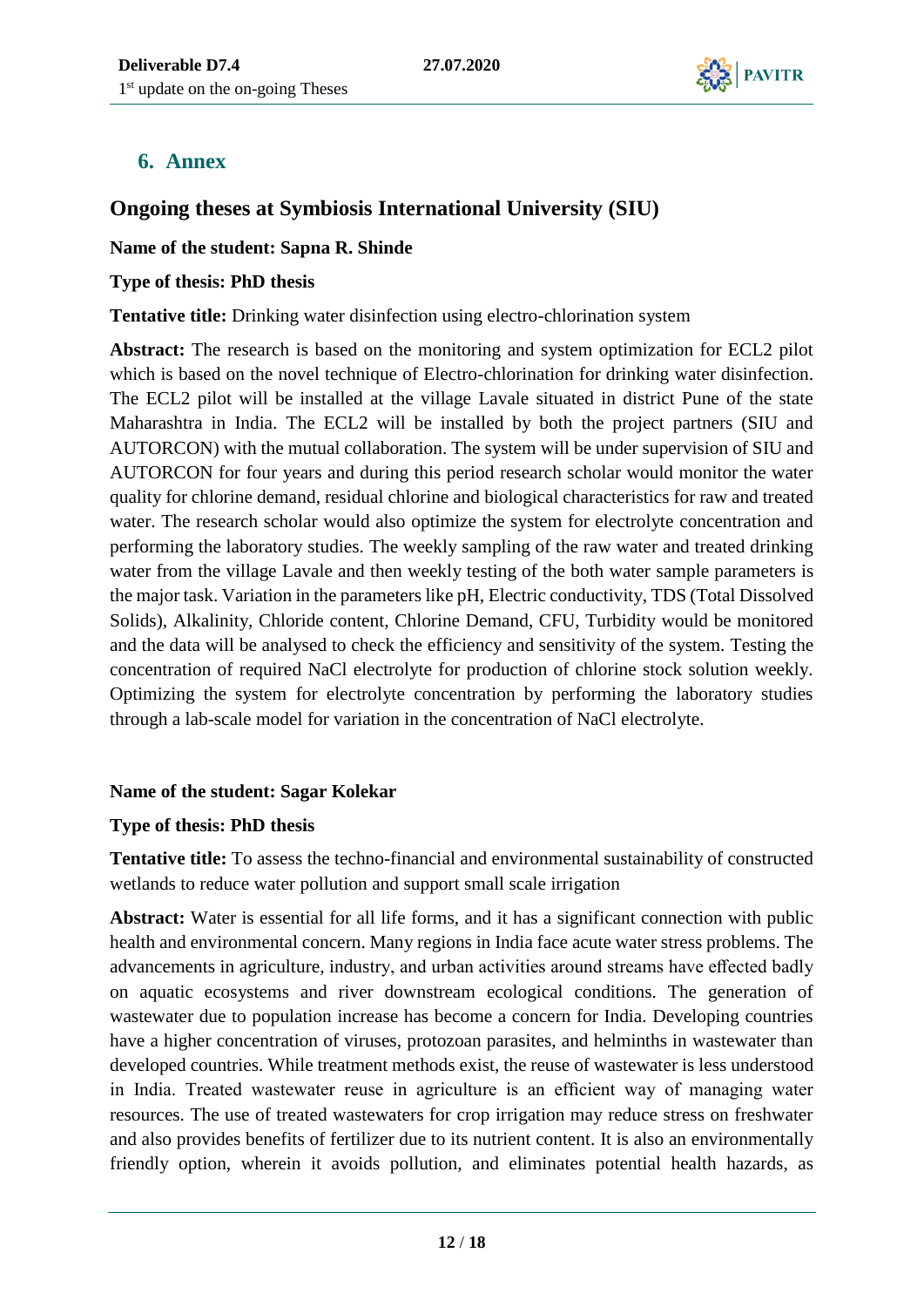

currently, untreated or partially treated wastewater is being released into surface water bodies, thereby polluting about 80% of the nation's surface water. The environmental and socioeconomic advantages of reuse of wastewater can be achieved if treatment technology eliminates the pollutants which are harmful to the environment and public health. The wastewater treatment methods are mainly classified in to artificial and natural. The example of artificial wastewater treatment methods are Anaerobic Membrane Bioreactor (AnMBR), Membrane Distillation (MD) and ozone treatment whereas constructed wetland, french reed bed, and water stabilization pond are the examples of natural wastewater treatment methods. In the current study, artificial and natural methods were compared, cost-benefits evaluated, and reviewed. Results indicate that the maintenance cost is higher in the case of artificial wastewater treatment methods when compared to natural methods. The results of reviewed research papers show that the average total phosphorus and total nitrogen removal rate by natural wastewater treatment method is 46 and 51%, respectively. Artificial wastewater treatment methods reduce 88% of COD, 68% of BOD and eliminate up to 75% suspended solids. In addition, decentralized wastewater treatment technologies like constructed wetlands with preliminary treatments as Anaerobic Baffled Reactor (ABR) can be a cost-effective solution for the removal of micropollutants. The continuous treatment and reuse of wastewater will reduce pressure on freshwater resources and groundwater depletion.

#### **Name of the student: Vandala Patyal**

#### **Type of thesis: PhD thesis**

**Tentative title:** Study of materials for enhancing the performance of Constructed Wetlands for wastewater treatment

**Abstract:** Constructed wetlands are being increasingly used worldwide to treat domestic wastewater by applying various technological designs. Substrates are indispensable parts of CWs, and most of the physical, chemical and biological reactions in CW's occur on the substrates. These substrates not only support the growth of wetland but also play a significant role in contaminant removal. A variety of materials could be used as substrates for CWs, including natural materials (e.g., gravel and sand), agricultural/industrial wastes (e.g., oyster shell and fly ash) and artificial materials (e.g., activate carbon and ceramsite) and different other materials possessing different characteristics. Substrate selection is one of the major steps in CWs wastewater treatment, as suitable substrates can effectively remove various pollutants, and avoid clogging thereby improving the operation cycle. The proposed research incorporates the identification of locally available materials for remediation of domestic wastewater via. CW's. These materials chosen via. primary studies would be incorporated in CW lab models for further research on their remediation tendencies, to be further utilised as efficient materials for use in CW's. Research would aim at exploring some natural materials for wastewater remediation and a comparison of the chosen few materials for their wastewater treatment efficiencies.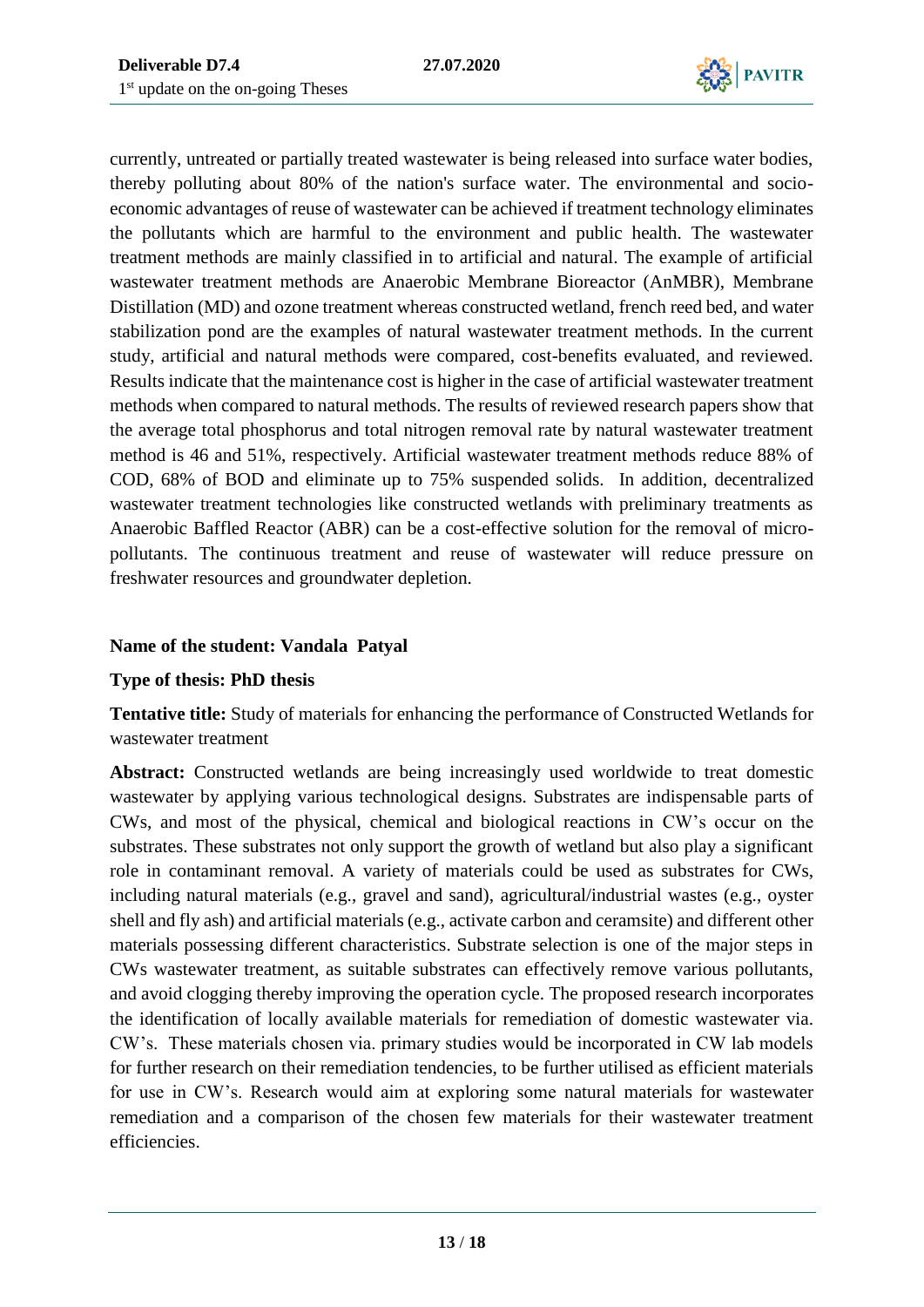

### **Ongoing theses at Helmholtz-Zentrum für Umweltforschung GmbH (UFZ)**

#### **Name of the student: Sara Paola Ramos**

#### **Type of thesis: MSc thesis**

**Tentative title:** Development of GIS-based wastewater management scenarios to identify the lowest-cost solution for a selected region in India (definitive title yet to be defined)

**Abstract:** One of the challenges of the EU-India cooperation project PAVITR is to develop and/or adapt the most suitable, innovative and affordable solution for wastewater management under local circumstances. The Assessment of Local Lowest-cost Wastewater Solution (ALLOWS) enables the decision makers to develop various scenarios for wastewater management solution and is aimed to be applied on a study area pre-selected by the EU-India project partners which comprises an area of ca. 350 km² in the Indian state of Uttar Pradesh. Numerous villages and towns in India lack wastewater treatment infrastructure to guarantee adequate sanitation conditions, resulting in a high risk of public health. Therefore, it is essential to stablish and analyze potential scenarios to determine the best wastewater treatment system options among centralized or decentralized alternatives. The lack of cartographic information of the study area hinders the analysis needed to determine the best options, thus a methodology based on globally available data is required as an input for ALLOWS. The research objectives of this thesis are: 1) to develop a methodology to obtain relevant geographic and demographic information from satellite images using GIS tools, to present the current local conditions of the study area as realistic as possible and 2) to identify the best cost-effective local solution for 180 towns/villages by analyzing scenarios for decentralized and clustered wastewater treatment systems in the study area.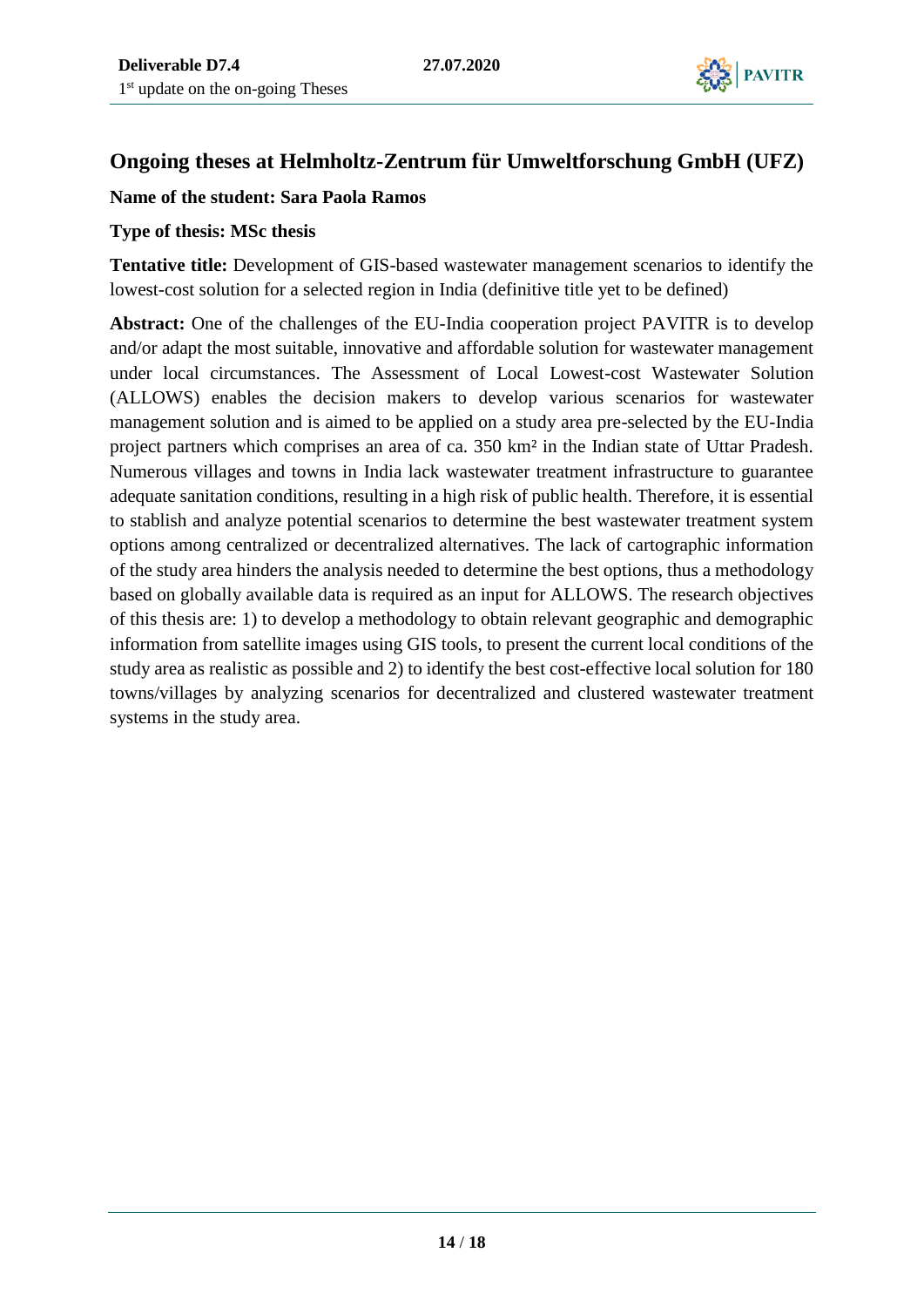

## **Ongoing theses at Universitat Politècnica de Catalunya (UPC)**

#### **Name of the student: Antonio Ortiz**

#### **Type of thesis: PhD thesis**

**Title:** Optimization of the biomass harvesting process from microalgae culture for wastewater treatment at demonstrative scale

**Abstract:** In the recent years, the interest in microalgae-based wastewater treatment systems has increased, mainly due to the improvement of microalgae culture technologies as high rate algae ponds (HRAP), along with the search for alternative fuels to mitigate climate change. One of the main bottlenecks and challenges is the harvesting process, representing 20 to 30% of biomass production costs. Microalgae harvesting based on coagulation, flocculation and sedimentation is the most satisfactory technique regarding to economic and environmental criteria. Microalgae harvesting is technically challenging due to the small size of the cells and their cell wall with negative surface electric charge, resulting in very low sedimentation rates. Knowledge of correct hydrodynamic behaviour into the settlers at full scale is essential to maintain a laminar flow and maximize the sedimentation process. Furthermore, the correct biomass harvest also depends on the correct hydrodynamic operation in the production phase, usually in HRAP, to avoid stratification and low speed areas where biomass can settle. By means of Computational Fluid Dynamics (CFD) of hydrodynamic behaviour, it is possible to obtain a detailed analysis of the flows and to estimate the behaviour of suspended solids. In this thesis, the harvesting and thickening of microalgal biomass by gravity will be assessed and optimized in a lamella settling unit and two thickeners in a pilot plant at demonstrative-scale. The aim will be to identify the optimal operational strategies and achieve a successful settling and thickening performance. Two HRAPs, 100 m3 each, have been designed using biokinetic and CFD modelling in order to assist, verify and optimize the design of the ponds. Besides, a hydrodynamic behaviour study of the lamella settler, also by means of CFD, will be carried out in order to know the hydraulic behaviour, detect turbulent flow areas and propose improvements in its design.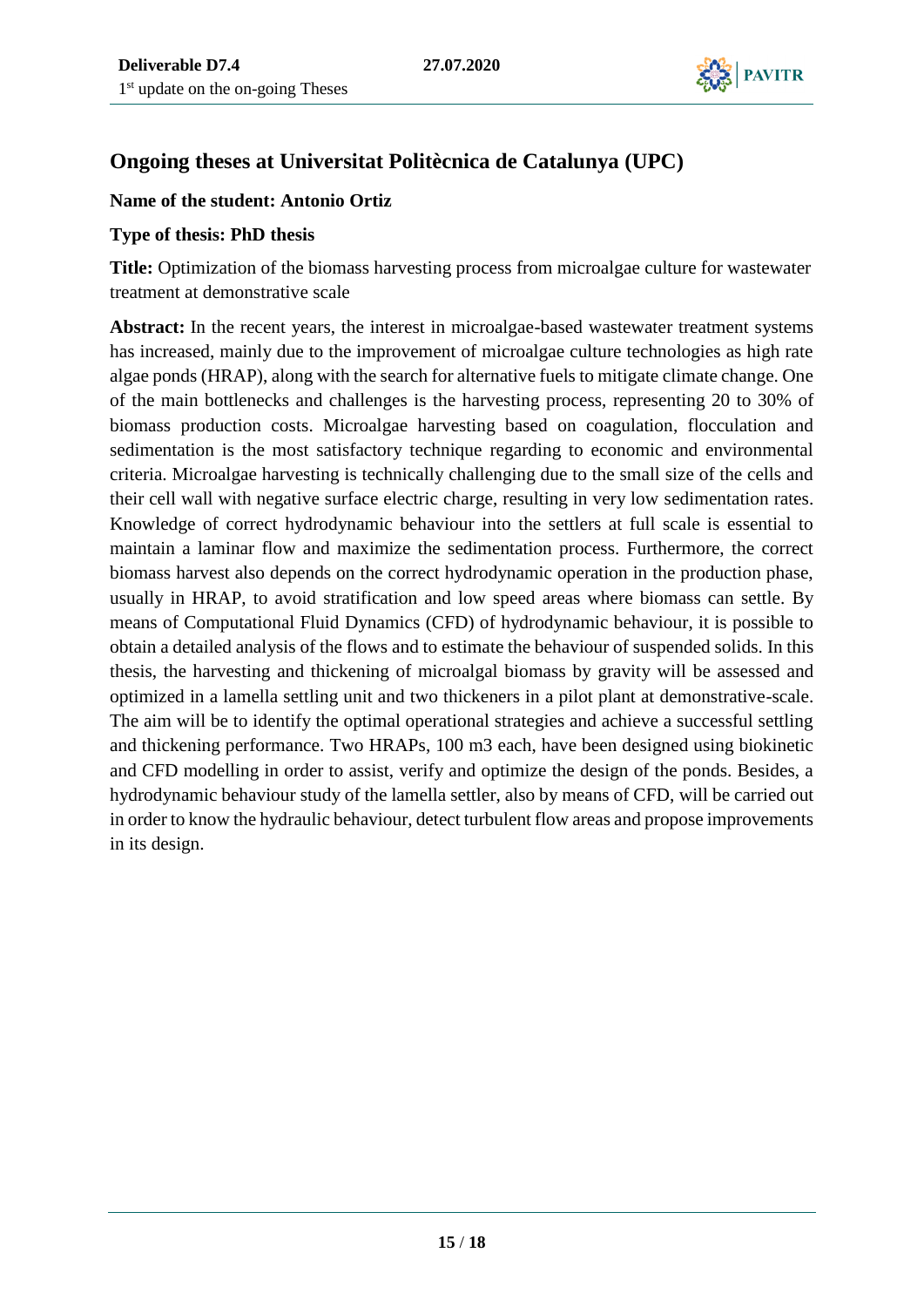

## **Ongoing theses at Aarhus University (AU)**

#### **Name of the student: Andrés Acosta**

#### **Type of thesis: PhD thesis**

**Title:** Use of nature-based solutions [NBS] & disinfection systems for water reclamation and the evaluation of subcritical water treatment [SCW] to assess resource recovery potential.

**Abstract:** The EU Research and Innovation policy agenda on Nature-Based Solutions and Re-Naturing Cities aims to position the EU as leader in 'Innovating with nature' for more sustainable and resilient societies.

In this context, the European Commission define nature-based solutions to societal challenges "as solutions that are inspired and supported by nature, which are cost-effective, simultaneously provide environmental, social and economic benefits and help build resilience"(European Commission, 2015). In addition, the goal of Circular Economy (CE) is to remodel the lifecycle of a product/process wherein the net reduction of environmental impacts is achieved at an organizational level while minimizing resource consumption and waste generation (Ubando, Felix and Chen, 2020).

The biomass produced NBS, which treat wastewater is a renewable resource, it has the potential to provide a complete range of renewable, sustainable materials, biofuels and platform chemicals. The biorefinery concept can be employed in NBS to efficiently produce high-value products from different feedstocks such as lignocellulosic biomass (Özdenkçi et al., 2017) and algal biomass (Ubando, Felix and Chen, 2020). Recently, enzymatic technologies have also been developed and integrated with biorefineries to generate advanced biofuels (Singh et al., 2019).

In this project, the utility of NBS combined with disinfection systems to produce reclaimed water in tropical and sub-tropical regions will be studied. In addition, the PhD project aims to evaluate the resource recovery potential of NBS biomass in a bio-refinery approach. It targets to develop a Subcritical Water Treatment process to asset the molecules which can be extracted from NBS Biomass (e.g, *Salix spp., Phragmites australis, Phragmites karka, Sagittaria sagittifolia, Iris pseudacorus, Canna Indica, algae*) and also study the reaction of cellulose present in the biomass and its subsequent transformation into 5-HMF under subcritical water conditions.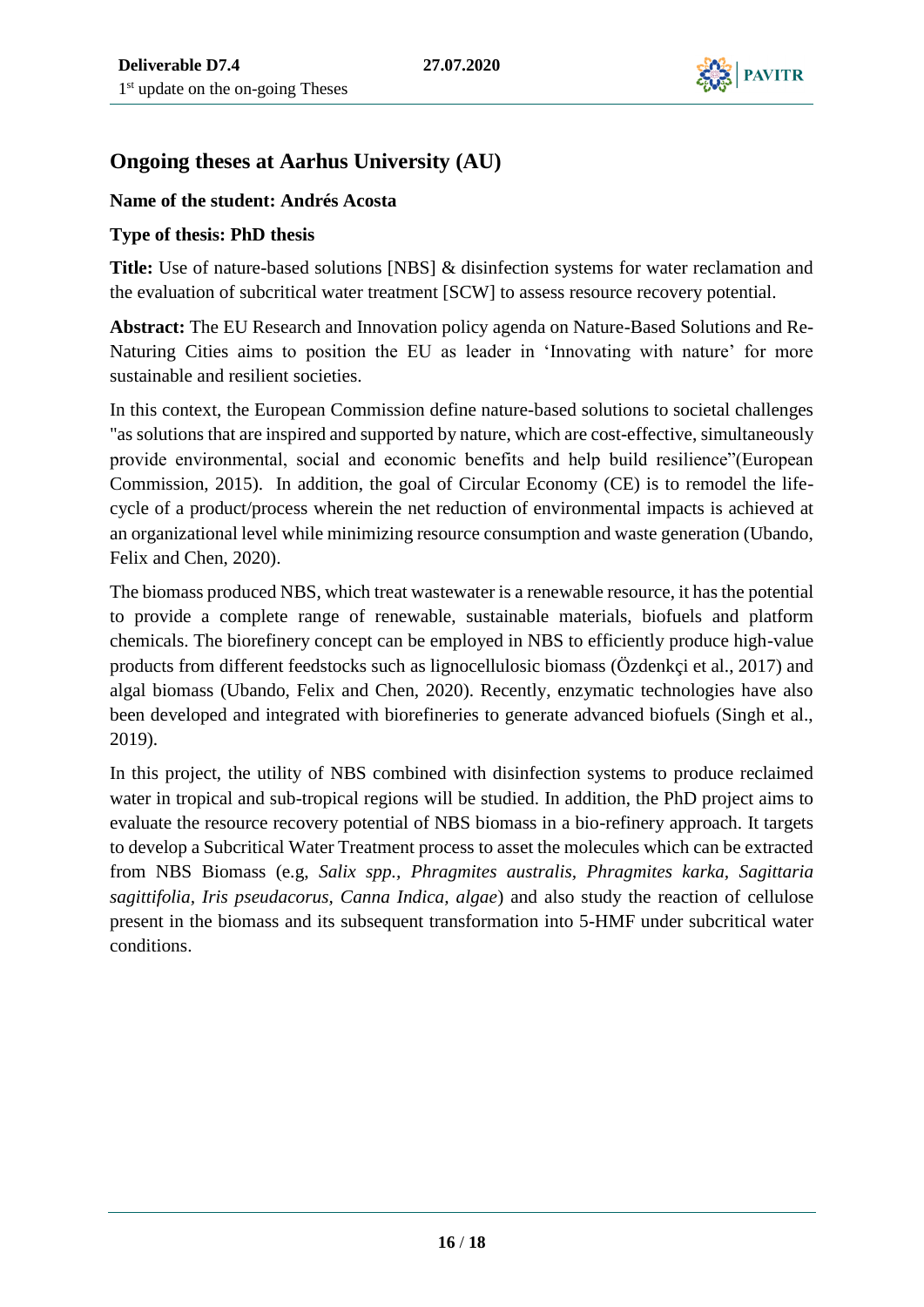

## **Ongoing theses at Aarhus University (AU)**

#### **Name of the student: Mirko Hänel**

#### **Type of thesis: PhD thesis**

**Title:** NBS-sanitation and recovery of resources.

**Abstract:** Overall, the aim of this PhD project is to examine and evaluate the potential of wastewater irrigated SRP schemes to support specifically a more circular nutrient cycle in rural areas in India and other developing countries in South-East Asia. Main focus will be on the nutrient removal and fixing potential of individual designed and selected wastewater irrigated SRPs. More specifically, the project will investigate newly developed schemes that potentially can be used for Nitrogen (N), Phosphorus (P), Potassium (K) removal, recovery and reuse. In addition, the project will address the concept of resource recovery in a specific full-scale combined willow, tee tree and bamboo system in India.

India like many other countries in Asia is facing three basic issues in the water sector. Insufficiently treated wastewater discharged into surface water systems or tickled into groundwater puts serious threat on the quality of natural water resources. In addition, the lack of suitable and affordable treatment and disinfection technology of water for use leads to unsafe water with resulting serious health risks, especially for people in rural areas.

When aiming at making the win-win economy-environment developments a reality, the green economy decision makers should thus focus on the implementation of ecological economics approaches such as industrial ecology, circular economy and nature-based solutions of green infrastructure (Loiseau *et al*., 2016). The so-called nature-based solutions (NBS) are offering high potential technologies especially for the application in rural areas. One of the most promising NBS for rural conditions in India and other developing Asian countries are Short-Rotation-Plantations (SRP) approaches. The ongoing deforestation for gaining cheap firewood for cooking and heating purposes deteriorate the environmental situation. Wastewater-irrigated Short Rotation Plantations systems could be the key to improve the situation of water resources and forest ecosystems in Asian countries. SRPs irrigated with pre-treated wastewater offer a cheap, easy to operate, environmental friendly and sustainable way to treat wastewater, recycle nutrients, to protect natural water resources and providing a source of renewable and CO<sub>2</sub>neutral material and energy.

The main target groups for this sustainable water and energy/material management concept include rural communities, municipalities, farmers, industry but also authorities and political decision makers and NGOs.